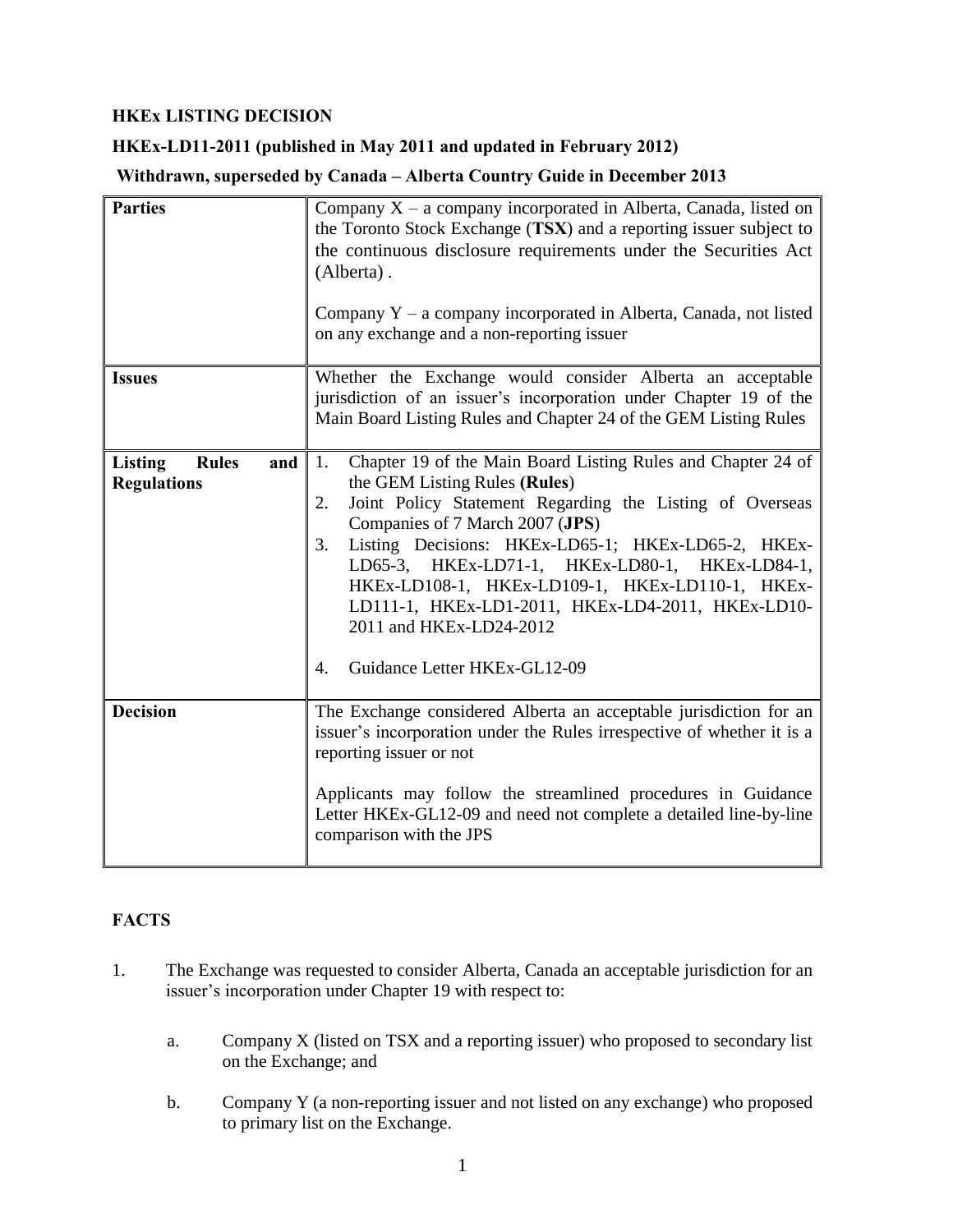- 2. Both Company X and Company Y were incorporated under the Business Corporations Act (Alberta) (**ABCA**); and had sufficient nexus with Alberta; their headquarters and major assets were in Alberta.
- 3. Alberta adopts a common law system and maintains a "passport system" that enables a single window of access to capital markets in participating Provinces and Territories in Canada. Alberta's securities regulator has adopted securities regulations similar to those in Ontario and British Columbia, which are considered as acceptable overseas jurisdictions by the Exchange.
- 4. The Alberta Securities Commission, is a full signatory to the IOSCO Multilateral Memorandum of Understanding Concerning Consultation and Cooperation and the Exchange of Information.
- 5. The Exchange was provided with a comparison table (**Comparison Table**) comparing the Hong Kong Companies Ordinance (**HKCO**) with the ABCA based on the JPS framework as supplemented by Guidance Letter HKEx-GL12-09.

## **APPLICABLE RULES, REGULATIONS AND PRINCIPLES**

- 6. All listing applicants must ensure that they are able to and will comply with the Rules, the Securities and Futures Ordinance (**SFO**) and, if they apply, the Hong Kong Codes on Takeovers and Mergers and Share Repurchases (**Takeovers Codes**).
- 7. Chapter 19 of the Main Board Rules and Chapter 24 of the GEM Rules provide a general framework for overseas companies to list on the Exchange. The Exchange may refuse a listing if it is not satisfied that the overseas issuer is incorporated in a jurisdiction which offers at least equivalent standards of shareholder protection to Hong Kong.
- 8. Where the Exchange believes that the overseas issuer's jurisdiction of incorporation does not provide shareholder protection standards equivalent to those in Hong Kong, it may approve the listing of the overseas issuer if it varies its constitutive documents to provide the necessary protection (see Note to Main Board Rules 19.05(1), 19.30(1) and GEM Rule 24.05(1)).
- 9. The JPS formalises this process by setting out a list of shareholder protection areas the Exchange takes into account.
- 10. The standards in the JPS were compared against the standards of different overseas jurisdictions in Listing Decisions HKEx-LD65-1, HKEx-LD65-2, HKEx-LD65-3, HKEx-LD71-1, HKEx-LD80-1, HKEx-LD84-1, HKEx-LD108-1, HKEx-LD109-1, HKEx-LD110-1, HKEx-LD111-1, HKEx-LD1-2011, HKEx-LD4-2011, HKEx-LD10- 2011 and LD24-2012.
- 11. Guidance Letter HKEx-GL12-09 sets out Streamlined Procedures for listing overseas companies (**Streamlined Procedures**). Under it, a potential applicant can benchmark the shareholder protection standards in its home jurisdiction to any one of the recognised or accepted jurisdictions, instead of benchmarking to Hong Kong.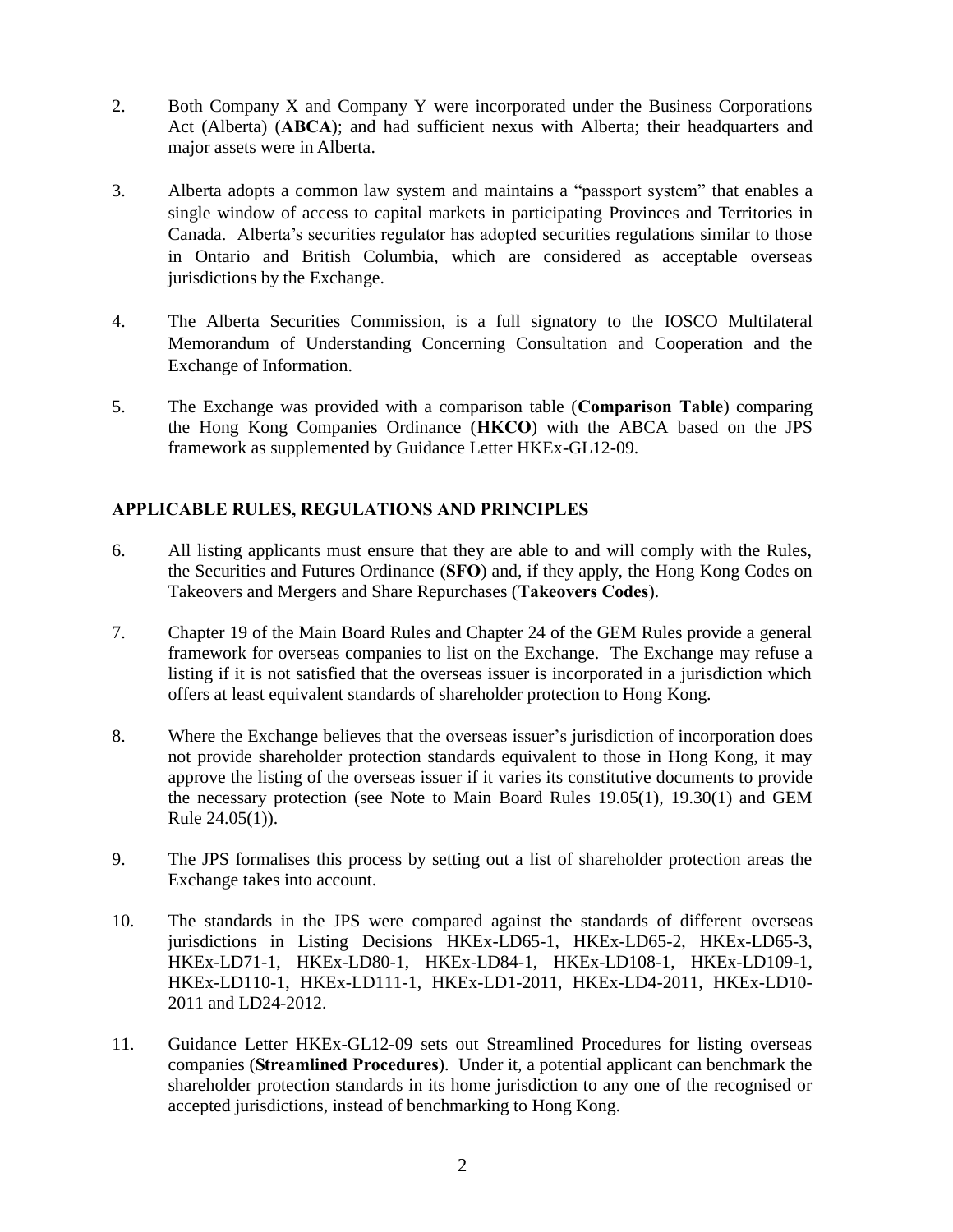### **ANALYSIS**

- 12. An applicant may adopt any method (e.g., by amending its constitutive documents or administrative procedures) to achieve equivalence with the shareholder protection standards of Hong Kong or another recognised or accepted jurisdiction. The Exchange does not prescribe the method used. However, the Exchange recommends that the applicant first consider passing a shareholders' resolution to amend constitutive documents to provide for the protection expected under the JPS. The Exchange will consider the reasons given on a case by case basis in passing.
- 13. The Appendix shows how Company X and Company Y resolved the JPS items to the Exchange's satisfaction through making amendments to the constitutive documents and/or providing undertakings to the Exchange.
- 14. Where the JPS merely requires disclosure of the law on corporate matters (e.g. Items 1(g) and 4(e) of the JPS), an applicant is required to clearly disclose the information in its listing document.

#### *Acceptable Differences*

15. Based on the submissions, while the Exchange noted some differences in shareholder protection remained, these differences were considered acceptable (see paragraphs 16 to 22 below.)

*Items 1(a),1(b),1(d) & 4(b) of the JPS – Voting threshold for changing constitutive documents, variation of share class rights, voluntary winding-up and share capital reduction* 

16. Under the HKCO, these matters must be approved by a majority of not less than threequarters of the shareholders entitled to and do vote at a general meeting. In Alberta, the above matters are resolved by a resolution under the ABCA which must be passed by a majority vote of not less than two-thirds of the shareholders who voted at a general meeting. The Exchange has accepted a voting threshold of two-third under the Streamlined Procedures.

*Item 1(b) of the JPS – Court petition to cancel class rights variation*

17. Unlike the HKCO, the ABCA does not provide for a right to petition the court for holders holding more than 10% of the issued shares of that class. The ABCA, instead, provides shareholders with the right to require the company to purchase their shares and pay fair value for them for fundamental amendments in the company's articles (**Dissent Rights**). This serves as an alternative shareholder safeguard

*Item 1(e)of the JPS – appointment of auditor* 

18. Although the ABCA, like the HKCO, requires appointment of auditors to be approved by a simple majority vote of the shareholders cast at a general meeting, it provides a different voting mechanism for appointment of auditors which limits the voting choices to only "For" or "Withheld". It is legally impossible to allow for "Against" votes. Alberta law is similar to British Columbia and Ontario laws in this regard.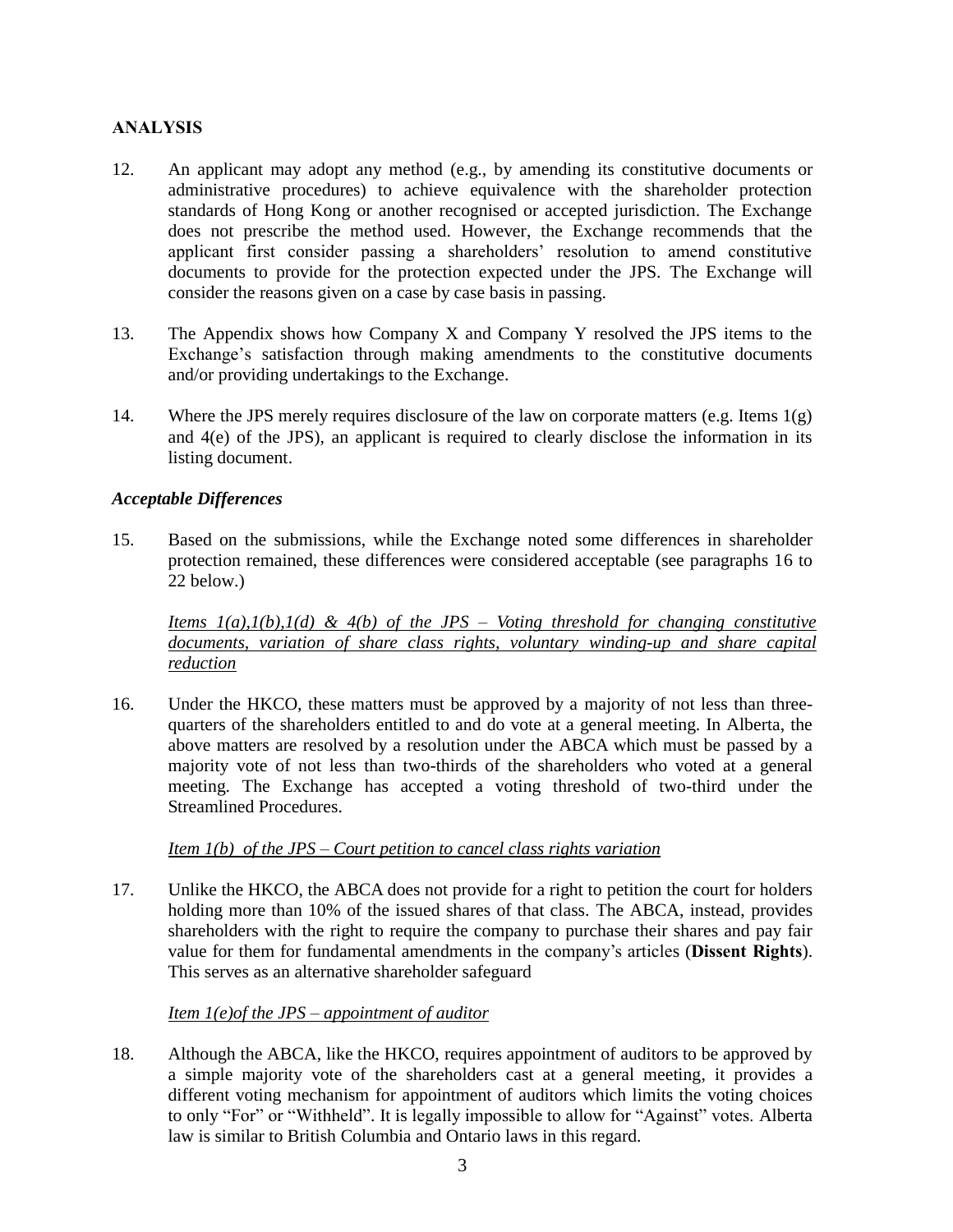- 19. It was submitted that sufficient shareholders protection is available because:
	- a. shareholders may remove the auditor from office by ordinary resolution at a special meeting; and
	- b. the audit committee can request the auditors to resign at any time for poor performance and the directors can fill the vacancy until the next shareholders' annual meeting or if the Articles so provide the vacancy must be filled by the vote of the shareholders.

#### *Item 4(b) of the JPS – No court process for share capital reduction*

20. Under the HKCO, share capital reduction in a company must be subject to court confirmation. Under Alberta law, a two-third majority resolution is required for capital reduction. The ABCA does not require a court confirmation for capital reduction. Alternative safeguards are in place as the ABCA provides that (i) a two-third majority resolution is required for capital reduction; (ii) shareholders may make application to the court for a rectification order if a company's action is oppressive or unfairly prejudicial to or unfairly disregards shareholders' interests.

#### *Item 4(c) of the JPS – redemption and repurchase of share*

21. The HKCO requires a company to redeem its shares out of distributable profits or fresh proceeds from a new share issue. The ABCA does not specify the types of funds that may be used to repurchase or redeem a company's shares. However, it provides protection by prohibiting the repurchase or redemption of shares unless certain financial tests are met (i.e. the liquidity test or alternative liquidity test prescribed under the ABCA).

#### *Item 4(d) of the JPS – distribution and dividend*

22. The HKCO requires distribution of a company's assets to its members to be made out of realised profits and if out of assets, the remaining net assets must not be less than the share capital plus undistributable reserves. There is no similar provision in the ABCA. However, the ABCA provides that a company can only make a distribution if the liquidity test (stated in Item 4(c) above) can be met after the distribution.

### **CONCLUSION**

- 23. The Exchange considered Alberta an acceptable jurisdiction for a company's incorporation irrespective of whether it is a reporting issuer or not on the basis that:
	- a. both Company X and Company Y would amend their respective constitutive documents and provide the proposed undertakings to the Exchange (see the Appendix);
	- b. Company X's primary listing would remain on the TSX. For the avoidance of doubt, this requirement would not apply to Company Y who sought a primary listing on the Exchange;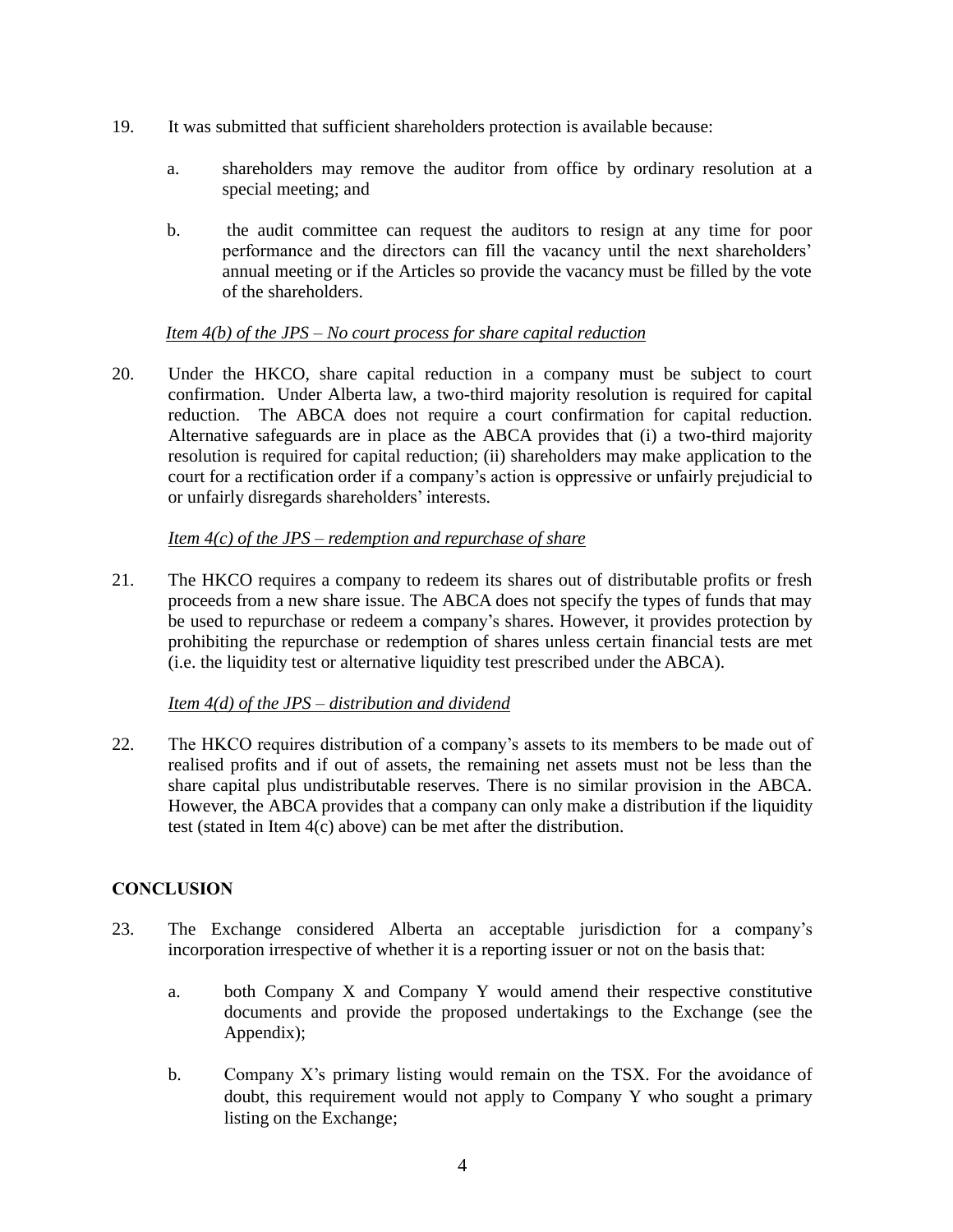- c. the shareholder protection standards of an Alberta company as supplemented by the proposed undertakings were broadly commensurate with those in Hong Kong;
- d. there were no specific circumstances the Exchange was aware of that would render the acceptance of Alberta inappropriate;
- e. both Company X and Company Y would disclose in their listing documents the jurisdictional and regulatory differences between Hong Kong and Alberta, especially on the JPS aspects; and
- f. both Company X and Company Y would duly inform the Exchange and make announcement in accordance with the Rules if there were major changes in Alberta law or their corporate practices which would significantly worsen the shareholder protection standards as compared to those in Hong Kong. The Exchange would impose conditions as appropriate or reconsider Alberta as an acceptable jurisdiction for a company's incorporation.
- 24. The Exchange would require the following confirmations when Company X and Company Y filed their listing applications:
	- a. a sponsor's confirmation that it has considered and reviewed all material shareholder protection areas identified in the JPS in its due diligence review under Practice Notice 21 to the Rules and that it is independently satisfied that the shareholder protection offered in Alberta is at least equivalent or broadly commensurate to that in Hong Kong; and
	- b. a legal opinion and sponsor's confirmation that the listing applicant's constitutional documents do not contain provisions which will prevent it from complying with the Rules, the SFO – Disclosure of Interest, and, if they apply, the Takeovers Codes.

# **NOTES TO ISSUERS AND MARKET PRACTITIONERS**

## **For any questions relating to this Listing Decision please feel free to contact the Listing Division.**

### *Remarks:*

*Amendments were made in February 2012 to further report on the Exchange's decision in relation to the enquiry of Company Y, who was a non-reporting issuer and not listed on any exchange, regarding acceptability of Alberta as its place of incorporation.*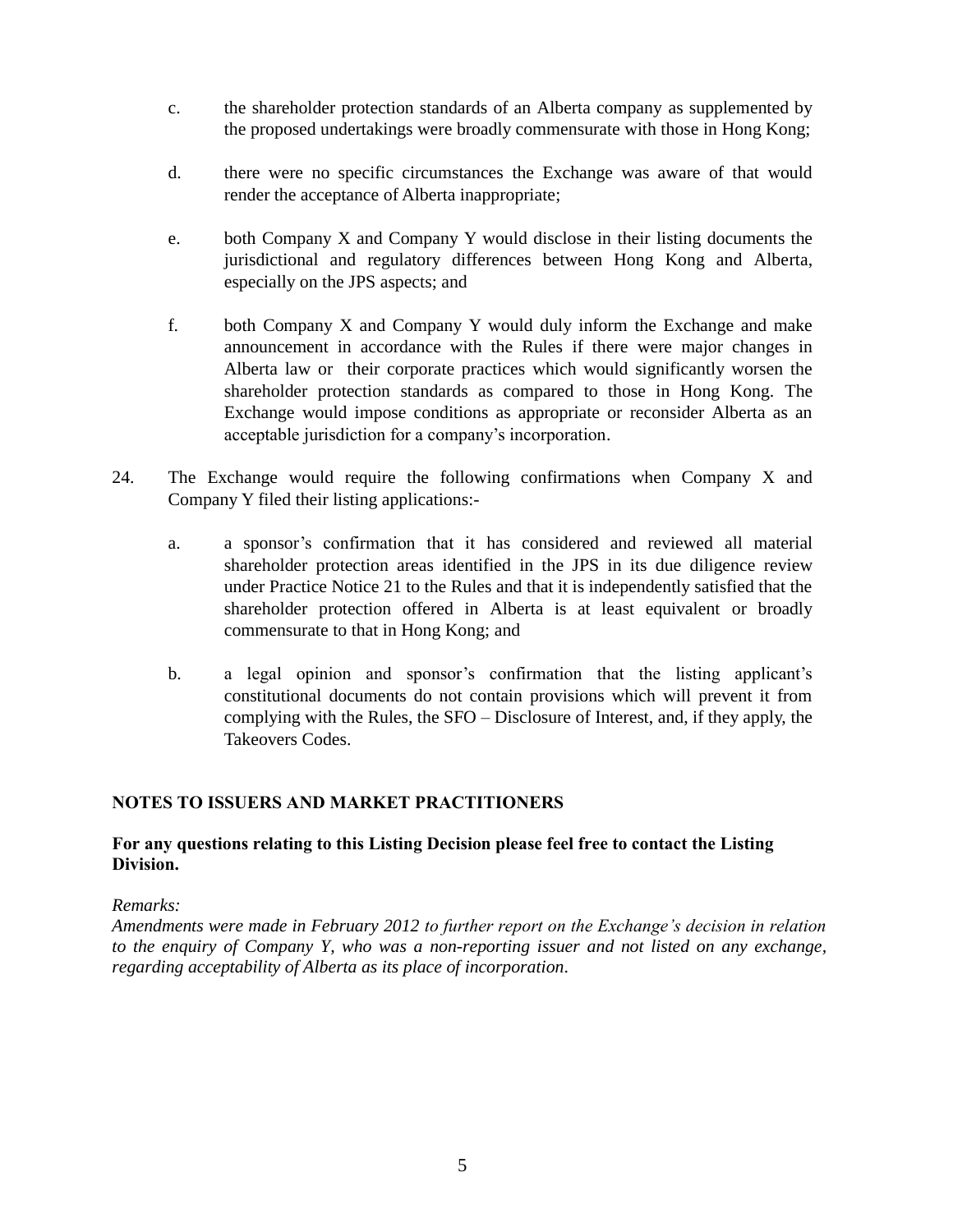**Actions taken by Company X and Company Y to address the shareholder protection differences so long as they remain listed on the Exchange.** 

| <b>Item</b> | <b>Shareholder protection matters</b>                                                                                                                                                                                                                                                                                                                                                                                                                                                                                                                                                                                                                                                                                                                           | Actions taken by applicants to provide<br>comparability with Hong Kong law                                                                                                                                                                                                                                                                                                                                                                                 |                                                                                                                                                                                                                                                                                                              |
|-------------|-----------------------------------------------------------------------------------------------------------------------------------------------------------------------------------------------------------------------------------------------------------------------------------------------------------------------------------------------------------------------------------------------------------------------------------------------------------------------------------------------------------------------------------------------------------------------------------------------------------------------------------------------------------------------------------------------------------------------------------------------------------------|------------------------------------------------------------------------------------------------------------------------------------------------------------------------------------------------------------------------------------------------------------------------------------------------------------------------------------------------------------------------------------------------------------------------------------------------------------|--------------------------------------------------------------------------------------------------------------------------------------------------------------------------------------------------------------------------------------------------------------------------------------------------------------|
|             |                                                                                                                                                                                                                                                                                                                                                                                                                                                                                                                                                                                                                                                                                                                                                                 | <b>Company X</b>                                                                                                                                                                                                                                                                                                                                                                                                                                           | <b>Company Y</b>                                                                                                                                                                                                                                                                                             |
| 1(a)        | <b>The HKCO requirement</b><br>Amendment in constitutive documents requires<br>a three-quarter majority vote in general<br>meeting.<br><b>The Alberta requirement</b><br>Alberta company may only amend its articles<br>of associations, its primary constitutive<br>document, upon obtaining at least a 2/3<br>majority vote of shareholders who voted at a<br>meeting. For an amendment to its bylaws, its<br>secondary constitutive document, it needs to<br>obtain a simple majority vote $(> 50\%)$ of<br>shareholders who voted at a general meeting.                                                                                                                                                                                                     | Both Company X and Company Y would pass a<br>resolution to amend their Articles or bylaws to<br>provide that any amendment to the Articles or<br>bylaws requires a vote of not less than 2/3 majority<br>of shareholders who voted at a general meeting.<br>Where a company it could not obtain the necessary<br>votes to pass the required resolution, the Exchange<br>would, on a case specific case, accept an<br>undertaking to achieve comparability. |                                                                                                                                                                                                                                                                                                              |
| 1(c)        | The HKCO requirement<br>Any alteration in the constitutive documents to<br>increase an existing member's liability to the<br>company is not binding unless agreed by the<br>member in writing.<br><b>The Alberta requirement</b><br>A limited company can convert to an unlimited<br>liability company through obtaining at least a<br>2/3 majority vote of shareholders who voted at<br>a meeting. Upon conversion, the shareholders<br>of the unlimited liability company are liable for<br>the debts and liabilities of the company<br>whether those debts and liabilities arose before<br>or after the conversion.<br>Shareholders are entitled to exercise their<br>Dissent Rights if a company amends its<br>Articles to convert to an unlimited company. | Company X undertook<br>that it would not convert<br>to an unlimited liability<br>company. The Exchange<br>accepted<br>this<br>undertaking.                                                                                                                                                                                                                                                                                                                 | Company Y submitted<br>that even if a change to<br>Articles<br>the<br>were<br>effected, it could be<br>overridden<br>by<br>a<br>subsequent<br>amendment.<br>Company Y undertook<br>it<br>that<br>would<br>not<br>convert to an unlimited<br>liability company. The<br>Exchange accepted this<br>undertaking. |
| 1(f)        | The HKCO requirement<br>A company's share register must be open to<br>inspection to shareholders and closure of the<br>register must not be more than 30 days and<br>notice be given to shareholders of such closure.                                                                                                                                                                                                                                                                                                                                                                                                                                                                                                                                           | No action required by<br>Company X.                                                                                                                                                                                                                                                                                                                                                                                                                        | Company<br>Y<br>would<br>amend its Articles or<br>bylaws to provide for<br>comparable<br>requirements.                                                                                                                                                                                                       |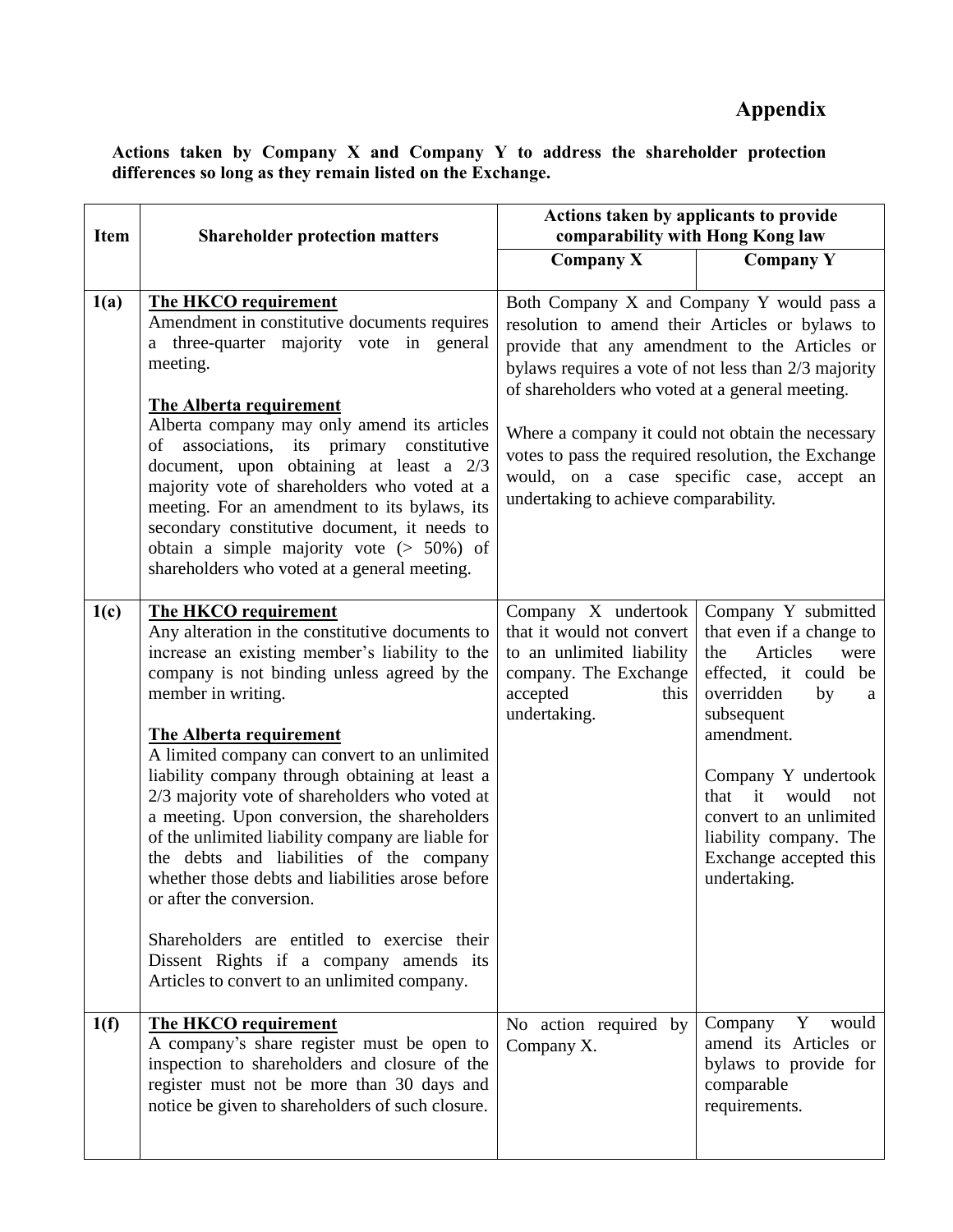| <b>Item</b> | <b>Shareholder protection matters</b>                                                                                                                                                                                                                                                                                                                                                               | Actions taken by applicants to provide<br>comparability with Hong Kong law                                                                                                                                                                                                                                                       |                                                                                                                                                                                                                                                                                                             |
|-------------|-----------------------------------------------------------------------------------------------------------------------------------------------------------------------------------------------------------------------------------------------------------------------------------------------------------------------------------------------------------------------------------------------------|----------------------------------------------------------------------------------------------------------------------------------------------------------------------------------------------------------------------------------------------------------------------------------------------------------------------------------|-------------------------------------------------------------------------------------------------------------------------------------------------------------------------------------------------------------------------------------------------------------------------------------------------------------|
|             |                                                                                                                                                                                                                                                                                                                                                                                                     | Company X                                                                                                                                                                                                                                                                                                                        | Company Y                                                                                                                                                                                                                                                                                                   |
|             | <b>The Alberta requirement</b><br>With respect to a reporting issuer, any person,<br>on payment of a reasonable fee and the<br>delivery of a specified statutory declaration<br>may require a corporation to furnish to him<br>within 10 days a share register and related<br>subsequent changes.<br>Alberta law does not contain any provisions<br>regarding the closure of a securities register. |                                                                                                                                                                                                                                                                                                                                  | If it could not obtain<br>the necessary votes to<br>the<br>required<br>pass<br>resolutions,<br>the<br>Exchange agreed<br>to<br>accept it giving an<br>undertaking to achieve<br>comparability.                                                                                                              |
| 3(a)        | The HKCO requirement<br>The appointment of a director is required to be<br>voted on individually.<br><b>The ABCA requirement</b><br>There is no statutory requirement under the<br>ABCA for directors to be elected individually.                                                                                                                                                                   | Company X had allowed<br>shareholders to vote on<br>the<br>appointment<br>of<br>directors individually for<br>a number of years.<br>Company X undertook<br>to arrange its directors to<br>be voted on individually<br>in line with the HKCO.                                                                                     |                                                                                                                                                                                                                                                                                                             |
| 3(d)        | <b>The HKCO requirement</b><br>A public company generally must not make<br>loans to its directors and their associates unless<br>in certain circumstances.<br><b>The ABCA requirement</b><br>Alberta law allows a company to give financial<br>assistance to any person for any purpose.                                                                                                            | The Exchange accepted<br>this undertaking.<br>Company X had not<br>provided<br>financial<br>assistance to its directors<br>for a number of years.<br>Company X undertook<br>that it would only lend to<br>directors<br>under<br>the<br>allowed<br>circumstances<br>under the HKCO.<br>The Exchange accepted<br>this undertaking. | Company Y<br>would<br>amend its Articles or<br>bylaws to provide for<br>comparable<br>requirements.<br>If it could not obtain<br>the necessary votes to<br>the<br>required<br>pass<br>resolutions.<br>the<br>Exchange<br>agreed<br>to<br>accept it giving<br>an<br>undertaking to achieve<br>comparability. |
| 3(e)        | <b>The HKCO requirement</b><br>Payment to a director or past director as<br>compensation for loss of office or retirement<br>must be approved by shareholders with an<br>ordinary resolution.<br><b>The ABCA requirement</b><br>Alberta law does not require shareholder<br>approval for payments to directors upon loss of<br>office.                                                              | Company X had never<br>paid any compensation<br>to directors for loss of<br>office or retirement from<br>office for a number of<br>years.<br>Company X undertook<br>that it would only make<br>payment to a director or                                                                                                          |                                                                                                                                                                                                                                                                                                             |